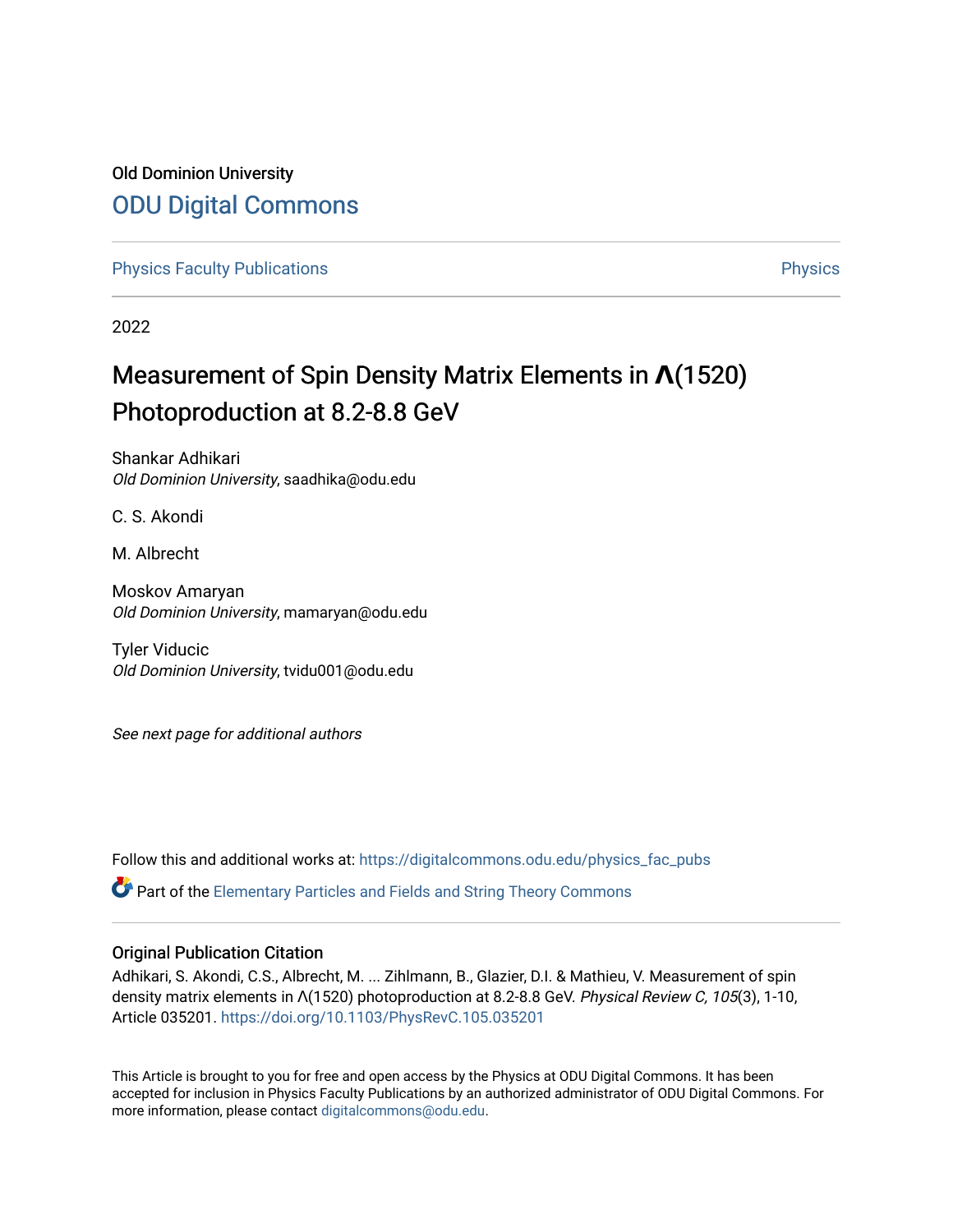### Authors

Shankar Adhikari, C. S. Akondi, M. Albrecht, Moskov Amaryan, Tyler Viducic, B. Zihlmann, Et al., GlueX Collaboration, D. I. Glazier, and V. Mathieu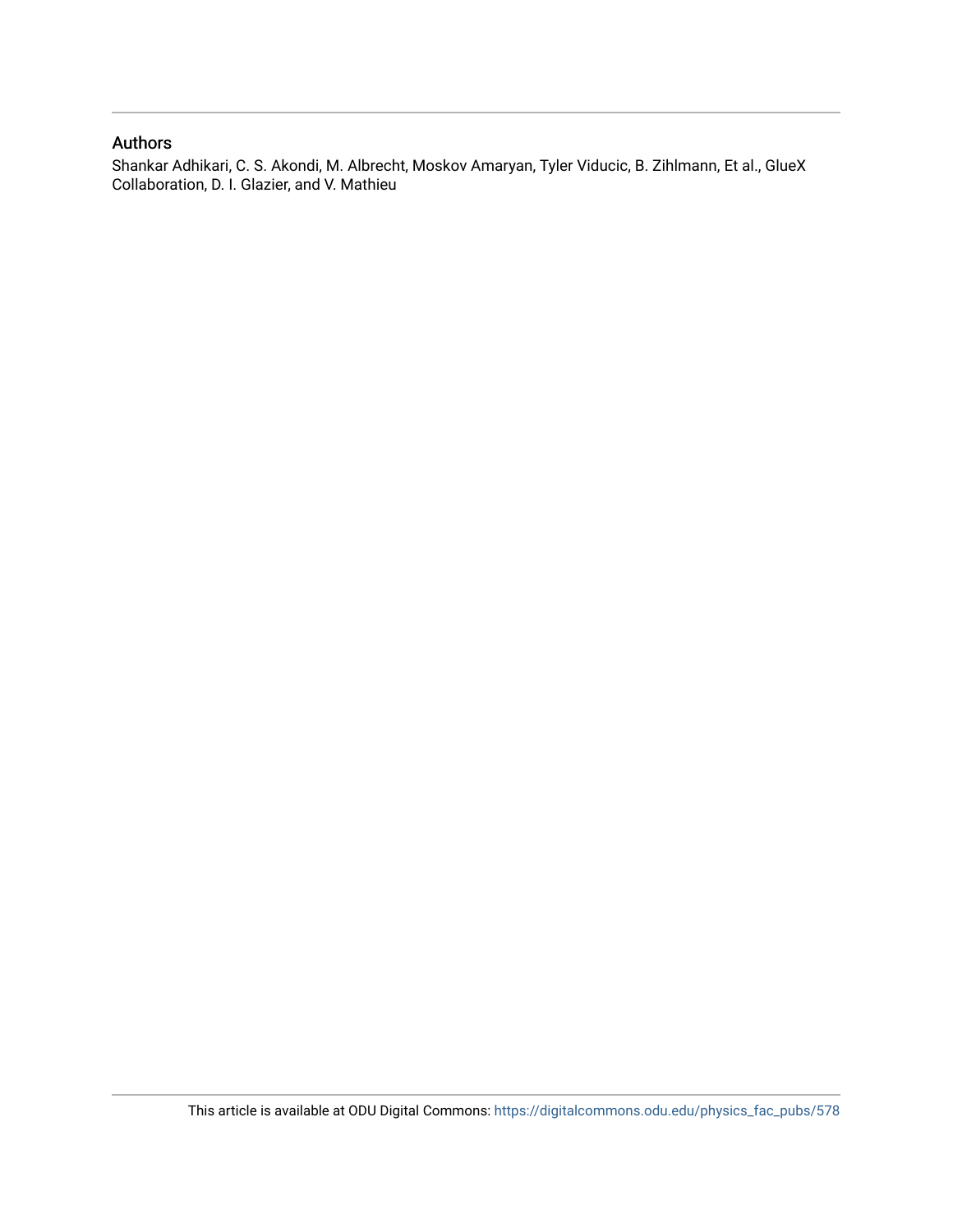## **Measurement of spin density matrix elements in**  $\Lambda$  **(1520) photoproduction at 8.2–8.8 GeV**

S. Adhikari,<sup>23</sup> C. S. Akondi,<sup>8</sup> M. Albrecht,<sup>13</sup> A. Ali,<sup>11</sup> M. Amaryan,<sup>23</sup> A. Asaturyan,<sup>[32](#page-3-0)</sup> A. Austregesilo,<sup>26</sup> Z. Baldwin,<sup>3</sup> F. Barbosa,<sup>26</sup> J. Barlow,<sup>8</sup> E. Barriga,<sup>8</sup> R. Barsotti,<sup>13</sup> T. D. Beattie,<sup>24</sup> V. V. Berdnikov,<sup>4</sup> T. Black,<sup>22</sup> W. Boeglin,<sup>7</sup> W. J. Briscoe,<sup>9</sup> T. Britton,<sup>26</sup> W. K. Brooks,<sup>25</sup> E. Chudakov,<sup>26</sup> S. Cole,<sup>1</sup> P. L. Cole,<sup>16</sup> O. Cortes,<sup>9</sup> V. Crede,<sup>8</sup> M. M. Dalton,<sup>26</sup> T. Daniels,<sup>22</sup> A. Deur,<sup>26</sup> S. Dobbs,<sup>8</sup> A. Dolgolenko,<sup>14</sup> R. Dotel,<sup>7</sup> M. Dugger,<sup>1</sup> R. Dzhygadlo,<sup>11</sup> H. Egiyan,<sup>26</sup> T. Erbora,<sup>7</sup> A. Ernst,<sup>8</sup> P. Eugenio,<sup>8</sup> C. Fanelli,<sup>18</sup> S. Fegan,<sup>9,\*</sup> J. Fitches,<sup>10</sup> A. M. Foda,<sup>24</sup> S. Furletov,<sup>26</sup> L. Gan,<sup>22</sup> H. Gao,<sup>6</sup> A. Gasparian,<sup>21</sup> C. Gleason,<sup>13,28</sup> K. Goetzen,<sup>11</sup> V. S. Goryachev,<sup>14</sup> L. Guo,<sup>7</sup> M. Hagen,<sup>3</sup> H. Hakobyan,<sup>25</sup> A. Hamdi,<sup>11</sup> J. Hernandez,<sup>8</sup> N. D. Hoffman,<sup>3</sup> G. Hou,<sup>12</sup> G. M. Huber,<sup>24</sup> A. Hurley,<sup>[30](#page-3-0)</sup> D. G. Ireland,<sup>10</sup> M. M. Ito,<sup>26</sup> I. Jaegle,<sup>26</sup> N. S. Jarvis,<sup>3</sup> R. T. Jones,<sup>5</sup> V. Kakoyan,<sup>[32](#page-3-0)</sup> G. Kalicy,<sup>4</sup> M. Kamel,<sup>7</sup> V. Khachatryan,<sup>6</sup> M. Khatchatryan,<sup>7</sup> C. Kourkoumelis,<sup>2</sup> S. Kuleshov,<sup>25</sup> A. LaDuke,<sup>3</sup> I. Larin,<sup>17,14</sup> D. Lawrence,<sup>26</sup> D. I. Lersch,<sup>8</sup> H. Li,<sup>3</sup> W. B. Li,<sup>[30](#page-3-0)</sup> B. Liu,<sup>12</sup> K. Livingston,<sup>10</sup> G. J. Lolos,<sup>24</sup> K. Luckas,<sup>15</sup> V. Lyubovitskij,<sup>27</sup> D. Mack,<sup>26</sup> A. Mahmood,<sup>24</sup> H. Marukyan,<sup>[32](#page-3-0)</sup> V. Matveev,<sup>14</sup> M. McCaughan,<sup>26</sup> M. McCracken,<sup>3,29</sup> C. A. Meyer,<sup>3</sup> R. Miskimen,<sup>17</sup> R. E. Mitchell,<sup>13</sup> K. Mizutani,<sup>26</sup> V. Neelamana,<sup>24</sup> F. Nerling,<sup>11</sup> L. Ng,<sup>8</sup> A. I. Ostrovidov,<sup>8</sup> Z. Papandreou,  $^{24}$  C. Paudel,  $^7$  P. Pauli  $\bigcirc$ ,  $^{10, \dagger}$  R. Pedroni,  $^{21}$  L. Pentchev,  $^{26}$  K. J. Peters,  $^{11}$  J. Reinhold,  $^7$  B. G. Ritchie,  $^1$ J. Ritman, 11, 15 G. Rodriguez, <sup>8</sup> D. Romanov, <sup>19</sup> C. Romero, <sup>25</sup> K. Saldana, <sup>13</sup> C. Salgado, <sup>20</sup> S. Schadmand, <sup>11</sup> A. M. Schertz, <sup>[30](#page-3-0)</sup> A. Schick,<sup>17</sup> A. Schmidt,<sup>9</sup> R. A. Schumacher,<sup>3</sup> J. Schwiening,<sup>11</sup> P. Sharp,<sup>9</sup> X. Shen,<sup>12</sup> M. R. Shepherd,<sup>13</sup> A. Smith,<sup>6</sup> E. S. Smith,<sup>26</sup> D. I. Sober,<sup>4</sup> A. Somov,<sup>26</sup> S. Somov,<sup>19</sup> O. Soto,<sup>25</sup> J. R. Stevens,<sup>30</sup> I. I. Strakovsky,<sup>9</sup> B. Sumner,<sup>1</sup> K. Suresh,<sup>24</sup> V. V. Tarasov,<sup>14</sup> S. Taylor,<sup>26</sup> A. Teymurazyan,<sup>24</sup> A. Thiel,<sup>10</sup> G. Vasileiadis,<sup>2</sup> T. Viducic,<sup>23</sup> T. Whitlatch,<sup>26</sup> N. Wickramaarachchi,<sup>4</sup> M. Williams, <sup>18</sup> Y. Yang, <sup>18</sup> J. Zarling, <sup>24</sup> Z. Zhang, <sup>[31](#page-3-0)</sup> Z. Zhao, <sup>6</sup> J. Zhou, <sup>6</sup> X. Zhou, <sup>31</sup> O. Zhou, $^{12}$  and B. Zihlmann<sup>26</sup>  $\bullet$ 

(GlueX Collaboration)

D. I. Glazier<sup>10</sup> and V. Mathieu<sup>33,34</sup>

<sup>1</sup>*Arizona State University, Tempe, Arizona 85287, USA*

<sup>2</sup>*National and Kapodistrian University of Athens, 15771 Athens, Greece*

<sup>3</sup>*Carnegie Mellon University, Pittsburgh, Pennsylvania 15213, USA*

<sup>4</sup>*The Catholic University of America, Washington, D.C. 20064, USA*

<sup>5</sup>*University of Connecticut, Storrs, Connecticut 06269, USA*

<sup>6</sup>*Duke University, Durham, North Carolina 27708, USA*

<sup>7</sup>*Florida International University, Miami, Florida 33199, USA* <sup>8</sup>*Florida State University, Tallahassee, Florida 32306, USA*

<sup>9</sup>*The George Washington University, Washington, D.C. 20052, USA*

<sup>10</sup>*University of Glasgow, Glasgow G12 8QQ, United Kingdom*

<sup>11</sup>*GSI Helmholtzzentrum für Schwerionenforschung GmbH, D-64291 Darmstadt, Germany*

<sup>12</sup>*Institute of High Energy Physics, Beijing 100049, People's Republic of China*

<sup>13</sup>*Indiana University, Bloomington, Indiana 47405, USA*

<sup>14</sup>*Alikhanov Institute for Theoretical and Experimental Physics NRC Kurchatov Institute, Moscow 117218, Russia*

<sup>15</sup>*IKP, Forschungszentrum Jülich, D-52428 Jülich GmbH, Germany*

<sup>16</sup>*Lamar University, Beaumont, Texas 77710, USA*

<sup>17</sup>*University of Massachusetts, Amherst, Massachusetts 01003, USA*

<sup>18</sup>*Massachusetts Institute of Technology, Cambridge, Massachusetts 02139, USA*

<sup>19</sup>*National Research Nuclear University Moscow Engineering Physics Institute, Moscow 115409, Russia*

<sup>20</sup>*Norfolk State University, Norfolk, Virginia 23504, USA*

<sup>21</sup>*North Carolina A&T State University, Greensboro, North Carolina 27411, USA*

<sup>22</sup>*University of North Carolina at Wilmington, Wilmington, North Carolina 28403, USA*

<sup>23</sup>*Old Dominion University, Norfolk, Virginia 23529, USA*

<sup>24</sup>*University of Regina, Regina, Saskatchewan S4S 0A2, Canada*

<sup>25</sup>*Universidad Técnica Federico Santa María, Casilla 110-V Valparaíso, Chile*

<sup>26</sup>*Thomas Jefferson National Accelerator Facility, Newport News, Virginia 23606, USA*

<sup>27</sup>*Tomsk State University, Tomsk Polytechnic University, 634050 Tomsk, Russia; 634050 Tomsk, Russia*

<sup>28</sup>*Union College, Schenectady, New York 12308, USA*

<sup>29</sup>*Washington & Jefferson College, Washington, Pennsylvania 15301, USA*

\*Present address: University of York, York YO10 5DD, United Kingdom.

†Corresponding author: Peter.Pauli@glasgow.ac.uk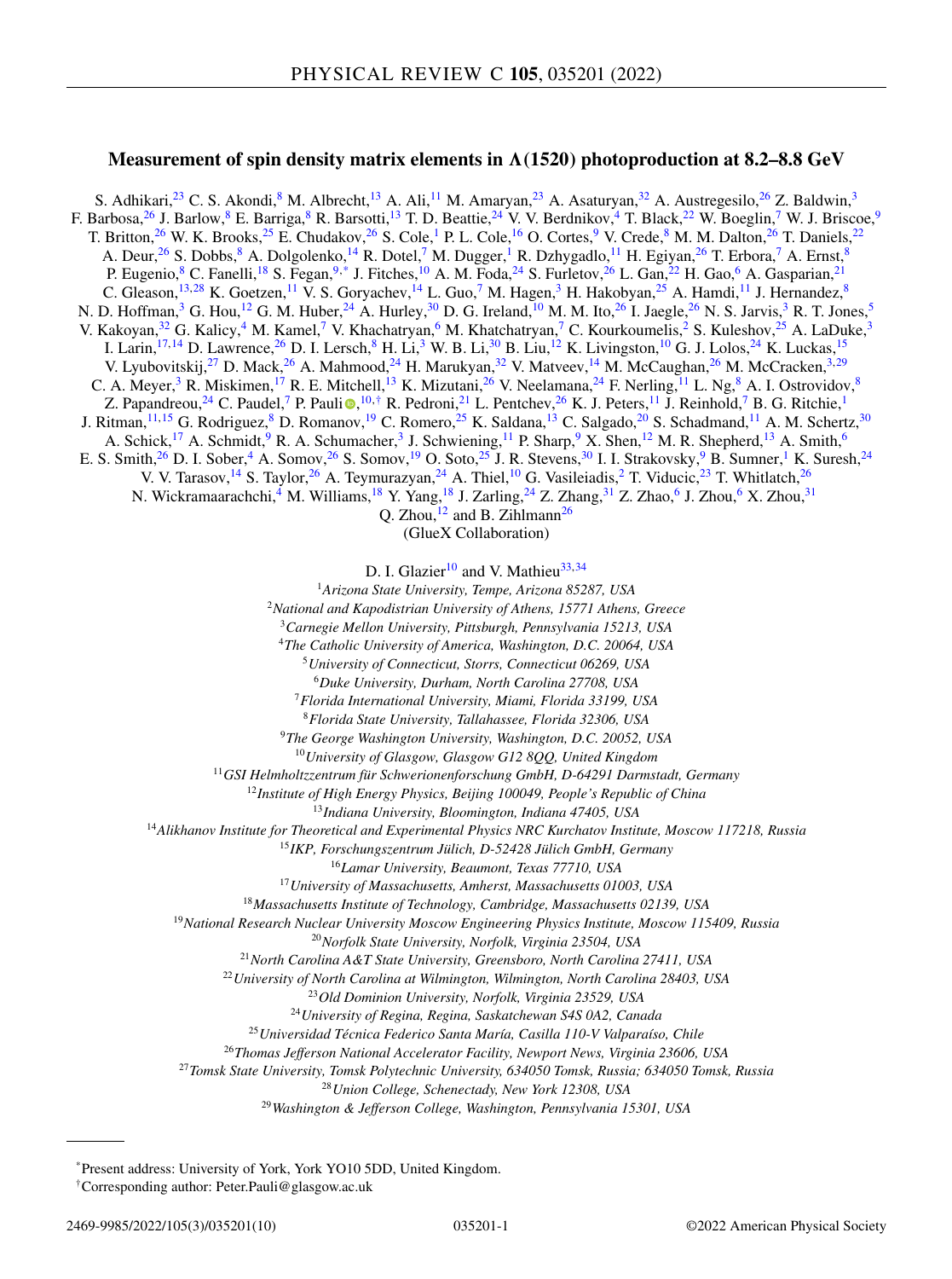<sup>30</sup>*William & Mary, Williamsburg, Virginia 23185, USA* <sup>31</sup>*Wuhan University, Wuhan, Hubei 430072, People's Republic of China*

<sup>32</sup>*A. I. Alikhanian National Science Laboratory (Yerevan Physics Institute), 0036 Yerevan, Armenia*

<span id="page-3-0"></span><sup>33</sup>*Departamento de Física Teórica, Universidad Complutense de Madrid and IPARCOS, 28040 Madrid, Spain*

<sup>34</sup>*Departament de Física Quàntica i Astrofísica and Institut de Ciències del Cosmos, Universitat de Barcelona,*

*Martí i Franquès 1, E08028, Spain*

(Received 27 July 2021; accepted 17 February 2022; published 3 March 2022)

We report on the measurement of spin density matrix elements of the  $\Lambda(1520)$  in the photoproduction reaction  $\gamma p \rightarrow \Lambda (1520)K^+$ , via its subsequent decay to  $K^- p$ . The measurement was performed as part of the GlueX experimental program in Hall D at Jefferson Laboratory using a linearly polarized photon beam with  $E<sub>γ</sub>$  = 8.2 GeV–8.8 GeV. These are the first such measurements in this photon energy range. Results are presented in bins of momentum transfer squared,  $-(t - t_0)$ . We compare the results with a Reggeon exchange model and determine that natural exchange amplitudes are dominant in  $\Lambda(1520)$  photoproduction.

DOI: [10.1103/PhysRevC.105.035201](https://doi.org/10.1103/PhysRevC.105.035201)

#### **I. INTRODUCTION**

The GlueX experiment is dedicated to expanding our knowledge of hadrons by measuring observables for a wide variety of states. The measurement presented here contributes to this effort by studying the photoproduction process of the  $\Lambda(1520)$  hyperon  $(J^P = 3/2^-)$ , specifically the measurement of spin density matrix elements (SDME). SDMEs parametrize the spin polarization of a produced state and are directly related to the underlying helicity amplitudes of the production process. As such they provide tests for scattering theory models which are needed in the search for new states in the hadron spectrum, especially in the search for small signals as are expected for exotic mesons. Schilling *et al.* [\[1\]](#page-10-0) showed how SDMEs of vector mesons can be directly measured via the angular distribution of their decay products, and here we extend this technique for decays of spin-3/<sup>2</sup> states. In addition to allowing us to measure the SDMEs of a strange baryon, the  $\Lambda(1520)$  is experimentally attractive because it is a relatively isolated and narrow resonance with a width of  $16 \,\text{MeV}/c^2$  [\[2\]](#page-10-0).

The  $\Lambda$ (1520) was discovered in 1962 using a *K*<sup>−</sup> beam on a proton target [\[3\]](#page-10-0), but since then only a few photoproduction measurements have been performed, with the majority of these at lower photon energies than the results reported in this paper. The only measurements performed in an energy range similar to that of GlueX are the differential cross sections from SLAC in 1971 [\[4\]](#page-10-0) using an unpolarized photon beam. In 1980 the LAMP2 experiment extracted three independent SDMEs using an unpolarized photon beam with energy between 2.4 GeV and 4.8 GeV, in addition to differential cross sections [\[5\]](#page-10-0). The results indicated that the production does not proceed via simple *K* exchange. More recently, measurements at lower photon energies were published, mostly of cross sections  $[6-10]$ .

Several attempts were made to describe the photoproduction of  $\Lambda(1520)$  theoretically [\[11–14\]](#page-10-0). In general, the models used a Reggeon exchange approach to describe the *t*-channel production, which is expected to dominate beyond the *s*channel resonance region. Since most of the available data cover a much lower energy range than that presented here, the models are not optimized for the GlueX energy range. Yu

and Kong [\[14\]](#page-10-0), however, used the low energy results from LAMP2 [\[5\]](#page-10-0) and high energy results from SLAC [\[4\]](#page-10-0) to interpolate between available data and provide predictions for seven SDMEs in the GlueX energy range. In their model, they describe the production process in terms of *K*, *K*<sup>∗</sup>, and *K*∗ <sup>2</sup> exchanges, together with a proton pole in the *s*-channel and a contact term to preserve gauge invariance. They found that, especially at high energies, the  $K_2^*$  exchange is crucial to describe the data. Since the more recent cross section data from CLAS [\[9\]](#page-10-0) disagrees with the LAMP2 [\[5\]](#page-10-0) data by a factor of up to two at low energies (see Fig. 4 in Ref. [\[14\]](#page-10-0)), Yu and Kong also made predictions from the same model based on the CLAS [\[9\]](#page-10-0) and LEPS [\[6,7\]](#page-10-0) data at lower energies. Both predictions will be used later to compare to our new data. Precise measurements of polarized SDMEs, such as those presented here, provide strong constraints on the production mechanisms used in models of  $\Lambda(1520)$  photoproduction and will therefore help with our general understanding of photoproduction processes.

The structure of the paper is as follows. Section  $\Pi$  introduces the SDMEs and gives the fit function used to extract them. Section  $III$  gives an overview of the experimental setup used for data taking. The event selection is presented in Sec. [IV](#page-5-0) and Sec. [V](#page-6-0) covers the methods used to extract the SDMEs from a sample of  $\Lambda(1520)$  events. The results are discussed in Sec. [VI.](#page-7-0)

#### **II. FORMALISM**

In order to study photoproduction of the  $\Lambda(1520)$ , we choose to reconstruct it in its decay to  $K^- p$ , which has a 22.5% branching fraction [\[2\]](#page-10-0). Therefore, we study the reac- $\text{tion } \gamma p \to K^+ \Lambda (1520) \to K^+ K^- p.$ 

We can learn about the production mechanism of the  $\Lambda(1520)$  photoproduction by studying the spin transferred to it from the polarized photon. The spin density matrix  $\rho$  quantifies the spin polarization of the  $\Lambda(1520)$  and parametrizes the angular distribution of its decay into *K*<sup>−</sup> *p*. At high photon energies, *t*-channel exchange is expected to dominate this reaction, so it is convenient to study it in the Gottfried-Jackson (GJ), or *t*-channel helicity, system [\[15\]](#page-10-0). The coordinates are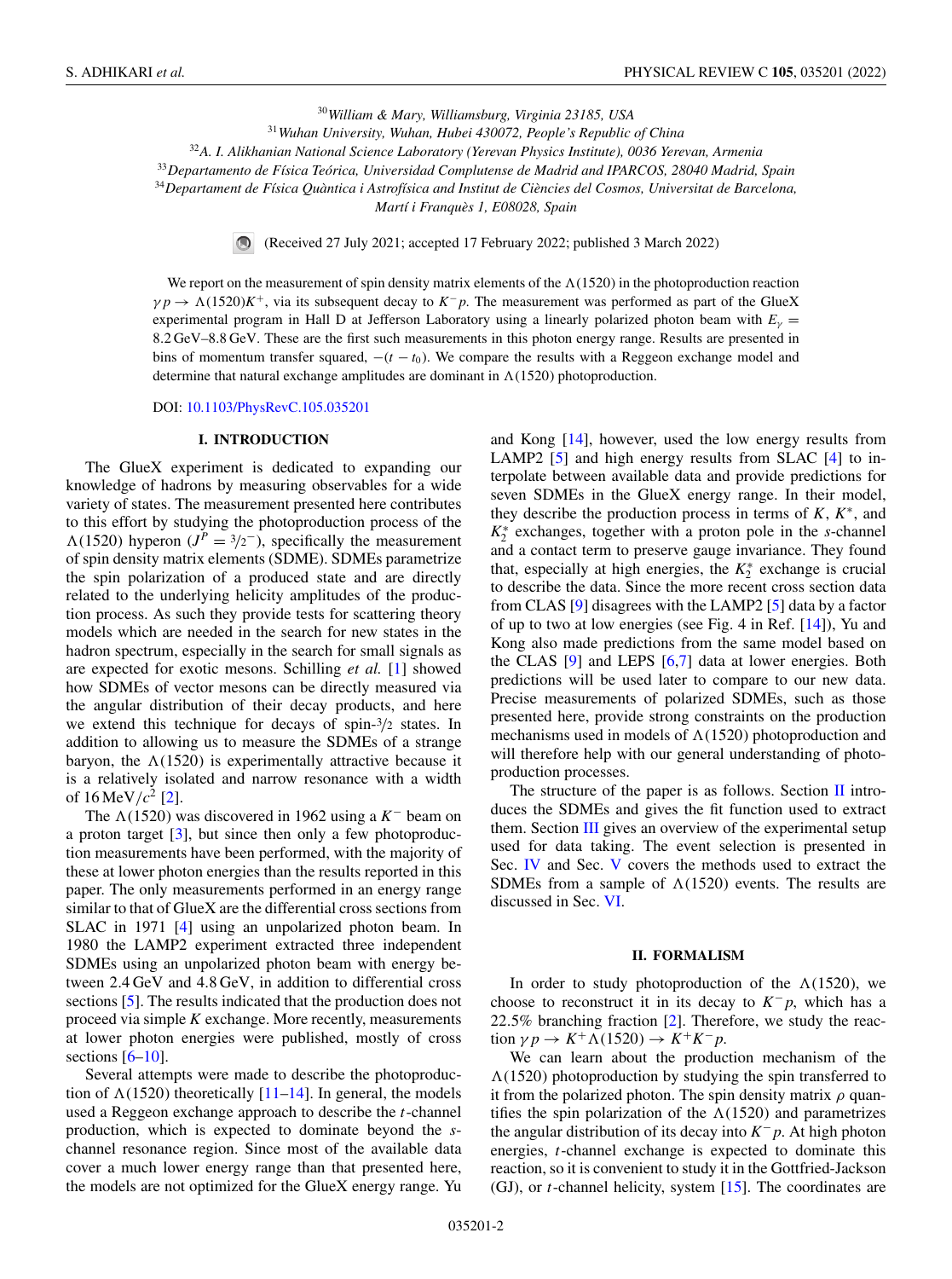<span id="page-4-0"></span>

FIG. 1. The Gottfried-Jackson system used in this analysis. The diagram on top visualizes the *t*-channel production process expected to dominate at GlueX energies with *X* being the exchange particle. The Gottfried-Jackson system is defined in the rest frame of the  $\Lambda(1520)$  [see Eq. (1)]. The polarization vector of the incoming beam photon is denoted by  $\epsilon$ .

defined as

$$
\hat{z} = \frac{-\vec{p}_p}{|-\vec{p}_p|}, \qquad \hat{y} = \frac{\vec{p}_\gamma \times \vec{p}_{K^+}}{|\vec{p}_\gamma \times \vec{p}_{K^+}|}, \qquad \hat{x} = \hat{y} \times \hat{z} \tag{1}
$$

with  $\vec{p}_{p/\gamma/K^+}$  denoting the three-momentum of the target proton, incoming beam photon, and  $K^+$  in the rest frame of the  $\Lambda(1520)$ . This is illustrated in Fig. 1. As the  $\Lambda(1520)$  is a spin- $\frac{3}{2}$  particle, it has a  $4 \times 4$  spin density matrix with 16 complex matrix elements. They are denoted by  $\rho_{2\lambda_{\Lambda},2\lambda'_{\Lambda}}$ , where  $\lambda_{\Lambda}$  denotes the  $\Lambda(1520)$  helicity. Using a linearly polarized photon beam to produce the  $\Lambda(1520)$  makes it possible to decompose the spin density matrix into

$$
\rho = \rho^0 - P_\gamma \cos 2\Phi \rho^1 - P_\gamma \sin 2\Phi \rho^2, \tag{2}
$$

where  $P_{\gamma}$  is the polarization of the photon beam and  $\Phi$  is the angle between the photon polarization plane and the hadronic production plane, which is defined by the incoming  $\gamma$  and target proton and the outgoing  $K^+$  and  $\Lambda(1520)$  (see Fig. 1). Studying the decay  $\Lambda(1520) \rightarrow K^- p$  means ten SDMEs, four unpolarized and six polarized, are accessible. To measure them, the distributions of  $\theta$  and  $\phi$  of the  $K^-$  in the GJ system are studied. These are given by Eq.  $(3)$  below  $[14]$ . This intensity distribution is normalized in such a way that integration over angles leads to the measured differential cross section  $d\sigma/dt$ , given the standard normalization  $\rho_{33}^0 + \rho_{11}^0 =$ <br><sup>1</sup> There are thus nine independent SDMEs:  $\frac{1}{2}$ . There are thus nine independent SDMEs:

$$
W(\theta, \phi, \Phi) = \frac{1}{2\pi} \frac{d\sigma}{dt} \frac{3}{4\pi} \left\{ \rho_{33}^0 \sin^2 \theta + \rho_{11}^0 \left( \frac{1}{3} + \cos^2 \theta \right) - \frac{2}{\sqrt{3}} \text{Re} \rho_{31}^0 \sin 2\theta \cos \phi - \frac{2}{\sqrt{3}} \text{Re} \rho_{3-1}^0 \sin^2 \theta \cos 2\phi \right. \\ - P_\gamma \cos 2\Phi \left[ \rho_{33}^1 \sin^2 \theta + \rho_{11}^1 \left( \frac{1}{3} + \cos^2 \theta \right) - \frac{2}{\sqrt{3}} \text{Re} \rho_{31}^1 \sin 2\theta \cos \phi - \frac{2}{\sqrt{3}} \text{Re} \rho_{3-1}^1 \sin^2 \theta \cos 2\phi \right] \\ - P_\gamma \sin 2\Phi \frac{2}{\sqrt{3}} \left[ \text{Im} \rho_{31}^2 \sin 2\theta \sin \phi + \text{Im} \rho_{3-1}^2 \sin^2 \theta \sin 2\phi \right] \right\}. \tag{3}
$$

In order to relate the spin of the particle to the production exchange mechanism, Schilling *et al.* showed that certain combinations of SDMEs can be expressed as linear combinations of purely natural or purely unnatural exchange amplitudes  $[1]$ . The naturality for a particle with spin-parity quantum number  $J^P$  is defined as  $\eta = P(-1)^J$ . As such, vector and tensor mesons [e.g.,  $K^*(892)$  and  $K^*_2(1430)$ ] are natural exchanges  $(\eta = +1)$ , and pseudoscalar and axialvector mesons [e.g.,  $K(492)$  and  $K_1(1270)$ ] are unnatural exchanges ( $\eta = -1$ ). We denote production amplitudes for natural exchanges as *N* and for unnatural exchanges as *U*. Working in the reflectivity basis with helicities  $\lambda_{\gamma} = \pm 1$ ,  $\lambda_p = \pm 1/2$ , and  $\lambda_\Lambda = \pm 1/2, \pm 3/2$ , and using the parity constraint results in four natural  $(N_{\sigma})$  and four unnatural  $(U_{\sigma})$ amplitudes, where  $\sigma = \lambda_p - \lambda_\Lambda = \{-1, 0, 1, 2\}$ :

$$
\rho_{11}^0 + \rho_{11}^1 = \frac{2}{\mathcal{N}} (|N_0|^2 + |N_1|^2), \tag{4a}
$$

$$
\rho_{33}^0 + \rho_{33}^1 = \frac{2}{\mathcal{N}} (|N_{-1}|^2 + |N_2|^2), \tag{4b}
$$

$$
Re(\rho_{31}^0 + \rho_{31}^1) = \frac{2}{\mathcal{N}} Re(N_{-1}N_0^* - N_2N_1^*), \qquad (4c)
$$

$$
Re(\rho_{3-1}^0 + \rho_{3-1}^1) = \frac{2}{\mathcal{N}} Re(N_{-1}N_1^* + N_2N_0^*), \qquad (4d)
$$

$$
\rho_{11}^0 - \rho_{11}^1 = \frac{2}{\mathcal{N}} (|U_0|^2 + |U_1|^2), \tag{4e}
$$

$$
\rho_{33}^0 - \rho_{33}^1 = \frac{2}{\mathcal{N}} (|U_{-1}|^2 + |U_2|^2), \tag{4f}
$$

$$
Re(\rho_{31}^0 - \rho_{31}^1) = \frac{2}{\mathcal{N}} Re(U_{-1}U_0^* - U_2U_1^*), \qquad (4g)
$$

$$
Re(\rho_{3-1}^0 - \rho_{3-1}^1) = \frac{2}{\mathcal{N}} Re(U_{-1}U_1^* + U_2U_0^*).
$$
 (4h)

The normalization  $\mathcal N$  is given by

$$
\mathcal{N} = 2(|N_{-1}|^2 + |N_0|^2 + |N_1|^2 + |N_2|^2
$$
  
+  $|U_{-1}|^2 + |U_0|^2 + |U_1|^2 + |U_2|^2$ ). (4i)

These combinations can be used to study the naturality of exchanged particles in a *t*-channel exchange based on the extracted SDMEs. A full derivation of Eqs.  $(4a)$ – $(4h)$  is given in Appendix [A.](#page-9-0)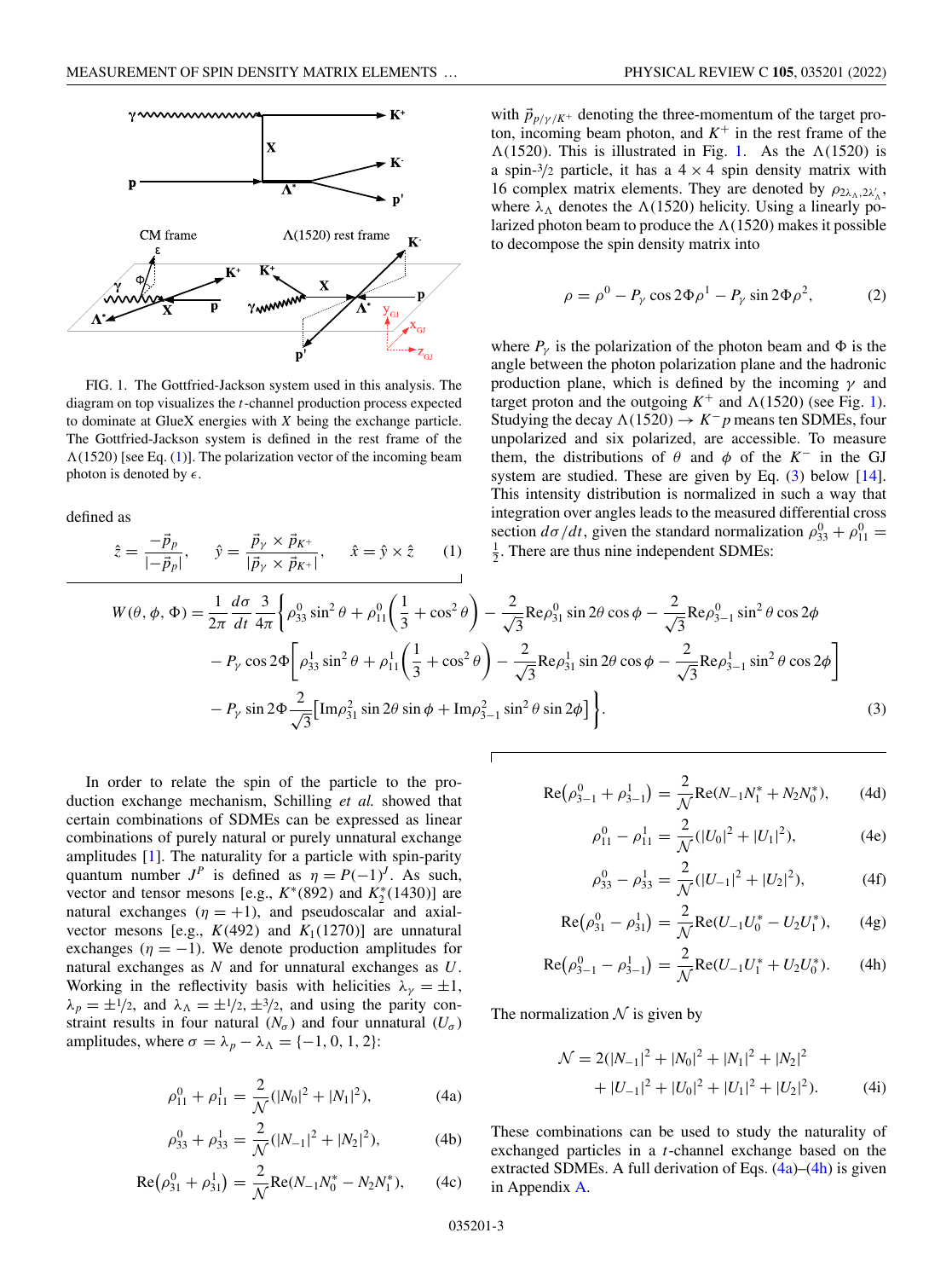<span id="page-5-0"></span>

FIG. 2. Overview of the GlueX experiment and its important subdetector systems. Taken from Ref. [\[16\]](#page-10-0).

#### **III. GLUEX EXPERIMENT**

The GlueX experiment is described in detail in Ref. [\[16\]](#page-10-0). A schematic overview is shown in Fig. 2. The GlueX spectrometer is located in Hall D at Jefferson Laboratory. To collect the data used in this paper, an 11.6 GeV electron beam provided by the Continuous Electron Beam Accelerator Facility (CEBAF) was used to produce a linearly polarized photon beam via the coherent bremsstrahlung technique on a thin diamond radiator. The orientation of the beam polarization plane was controlled by adjusting the orientation of the diamond using a goniometer. During data taking, four different pairwise orthogonal diamond settings were used in turn to control systematic effects. The beam polarization had its maximum in the coherent peak, whose position was also controlled through diamond orientation. Figure 3 shows the degree of polarization, as measured with a triplet polarimeter [\[17\]](#page-10-0), for the four different diamond orientations. The measurement of the polarization carries a systematic uncertainty of 1.5% [\[17\]](#page-10-0). Together with a 3% statistical uncertainty, this results in an overall uncertainty on the degree of linear polarization of  $\pm 3.5\%$ . Only events with a photon beam energy in the range from



FIG. 3. The photon beam polarization is shown for the four separate diamond settings. The measurement carries a systematic uncertainty of 1.5% [\[17\]](#page-10-0).

 $E_{\gamma} = 8.2$  GeV to 8.8 GeV, where the polarization and also the flux were highest, were analyzed. For each diamond setting, the average polarization in this range was determined and used for further analysis. In addition, for about 15% of the data, an aluminum radiator was used to generate an unpolarized photon beam. Measurements using each of the beam settings (four polarized, one unpolarized) were distributed evenly across the beamtime to minimize systematic effects such as small drifts in detector acceptance or efficiency.

The electrons scattering from the radiator were deflected by a dipole magnet onto the tagger focal plane, where an array of scintillation detectors measured their position, and hence momentum, allowing the energy of associated bremsstrahlung photons to be determined. The collimated photon beam was incident on the liquid hydrogen target, which was enclosed by the start counter (SC), a scintillation detector that provides a reference time for each event. Surrounding this were the central drift chamber (CDC) for tracking of charged particles, and the barrel calorimeter (BCAL), which also enclosed the forward drift chamber (FDC), all in a 2T magnetic field. The tracking detectors had a momentum resolution of  $\sigma_p$ /*p*  $\approx$ 1–5 %. A time-of-flight detector, with the main purpose of particle identification, and the forward calorimeter (FCAL), were placed in the forward direction. The excellent timing resolution of the BCAL of 150 ps at 1 GeV meant that it was possible to use it for a time-of-flight measurement to help with particle identification (PID).

The data used in this measurement were collected in spring 2017 and correspond to an integrated luminosity of about  $21.8 \text{ pb}^{-1}$ . The main readout trigger required a minimum energy deposition in either the BCAL or a combination of BCAL and FCAL.

To model the detector acceptance and reconstruction efficiency, a standardized GEANT4-based [\[18\]](#page-10-0) GlueX detector simulation, *hdgeant4*, was used [\[16\]](#page-10-0).

#### **IV. EVENT SELECTION**

In order to select the reaction  $\gamma p \to K^+ \Lambda(1520) \to$  $K^+K^-p$ , events with at least two positively charged particles and one negatively charged final-state particle were analyzed. Up to three additional charged tracks were allowed to be detected in an event, to make sure that good events were not erroneously rejected because of spurious tracks in the detector. Each combination of two positive tracks and one negative track was analyzed as  $K^+K^-p$ . For particle identification, time-of-flight requirements were placed for each track, using the detector with the best available timing information. Furthermore, the energy loss  $dE/dx$  of the proton in the CDC was used for PID. A kinematic fit was carried out with the fit hypothesis  $\gamma p \rightarrow K^+ K^- p$ , which included vertex and fourmomentum constraints. Events with a kinematic fit confidence level of  $CL < 10^{-6}$  were rejected. Also, it was required that the particle tracks originated from within the target cell. To restrict events to the  $\Lambda(1520)$  signal region, only those with a  $pK^-$  invariant mass between 1.46 GeV/ $c^2$  and 1.58 GeV/ $c^2$ were analyzed (see Fig. [4\)](#page-6-0).

The electron beam, and hence the photon beam, had a bunch structure with a timing separation of 4.008 ns. Each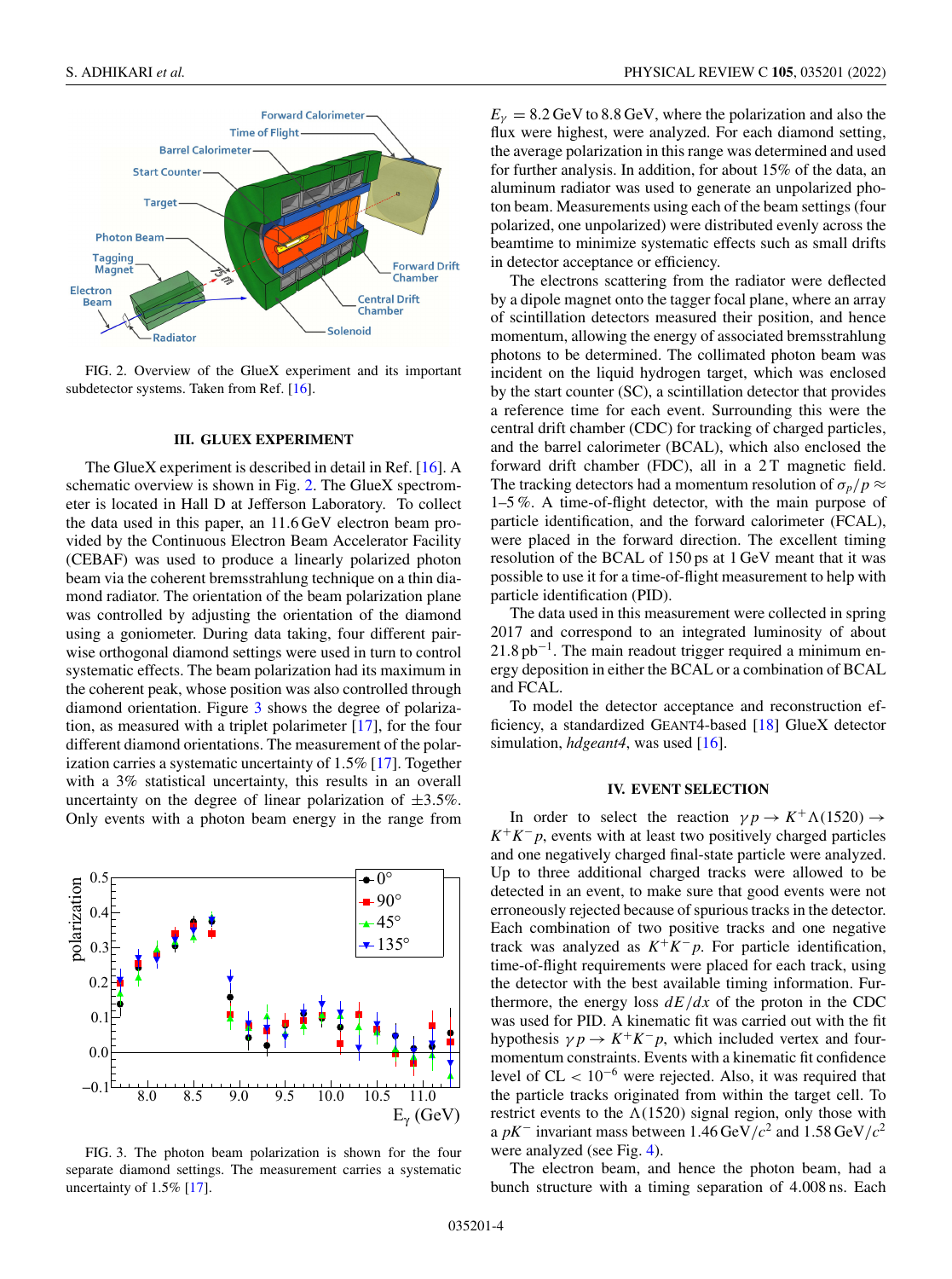<span id="page-6-0"></span>

FIG. 4. Example sPlot fit [\[19\]](#page-10-0) for one bin between  $-(t - t_0) =$  $0.3 \,\text{GeV}^2/\text{c}^2 - 0.5 \,\text{GeV}^2/\text{c}^2$ . Top: The black and red dashed lines show the fit components of signal and background respectively, the red solid line shows the resulting fit to the data (black points). Bottom: Residuals of the total fit to the data.

bunch resulted in multiple hits on the tagger, of which only one belonged to the beam photon that triggered the event. This beam photon was determined via a coincidence between the hadronic event time and the bunch time. To remove the background from photons within the same bunch, a statistical sideband subtraction was performed. For this, tagger hits that were recorded close in time before and after the bunch in coincidence with the hadronic event were analyzed. These events were given a negative weight proportional to the relative size of coincidence peak and sideband regions, which were defined based on the time difference between the tagger hit and the beam bunch.

The sPlot technique  $[19]$ , which was successfully used in other experiments extracting polarization observables [\[20,21\]](#page-10-0), was used to subtract the remaining background under the  $\Lambda(1520)$  signal peak by determining event-by-event sWeights, which, when applied to the data, resulted in the signal distribution used for further analysis. This was done in eight bins of four-momentum transfer  $-(t - t_0)$ , where *t* is the Mandelstam variable that describes the transfer of four-momentum from the beam photon to the target proton. Its kinematic limit is given by *t*0. To create a signal shape, events were generated according to a relativistic Breit-Wigner distribution and then simulated with *hdgeant4*. Additional parameters were added to the signal function to allow flexibility in accounting for small differences between data and simulation. A seconddegree Chebyshev polynomial was used to parametrize the background under the  $\Lambda(1520)$ . The fit was performed within the *brufit* framework [\[22\]](#page-10-0), which uses ROOFIT [\[23\]](#page-10-0). An example fit is shown in Fig. 4. The dashed black and red lines show the signal and background contributions, respectively. The solid red line is the total fit to the data (black points).



FIG. 5. Distribution of momentum transfer  $-(t - t_0)$  for signal weighted events (blue data points) and acceptance (red line). The black dotted lines indicate the chosen bin limits.

In addition, the fit residuals, which are used to assess the fit quality, are shown. The plots show that the chosen distributions describe the data very well. To test a potential impact of the background model on the results, three additional variations of Chebyshev polynomials were tested. No significant systematic effect was observed.

After applying the sPlot background subtraction, about 32,200 events remained for the extraction of SDMEs. Their  $-(t - t_0)$  distribution is shown in Fig. 5. The dashed black lines indicate the bin limits used in this analysis. The solid red line represents the acceptance as determined from simulations.

#### **V. SDME PARAMETER ESTIMATION**

To estimate the nine independent SDME parameters, the Markov chain Monte Carlo (MCMC) technique was used [\[24\]](#page-11-0). Instead of minimizing a  $\chi^2$  or negative log-likelihood, as is often done, this method explores the possible parameter space numerically using the Metropolis-Hastings (MH) algorithm [\[25,26\]](#page-11-0). For this purpose, a likelihood function was written as

$$
\ln \mathcal{L} = s_w \left( \sum_{i=1}^N s w_i \ln \mathcal{I} - \int d\Omega \mathcal{I} \eta(\Omega) \right) \tag{5}
$$

with  $\mathcal{I} = W(\theta, \phi, \Phi)$  [Eq. [\(3\)](#page-4-0)] being the intensity function. The sWeights are notated by *<sup>s</sup>*w*i*, and

$$
s_w = \frac{\sum_{i=1}^{N} s w_i}{\sum_{i=1}^{N} s w_i^2}
$$
 (6)

is a constant factor accounting for the effect of the weights on the statistical uncertainty. While the sum in the likelihood ran over all *N* events in the dataset, the integral was evaluated as a sum over simulated data that were generated flat in phase space and processed through *hdgeant4*. This accounted for detector acceptance effects denoted as  $\eta(\Omega)$  in the likelihood function.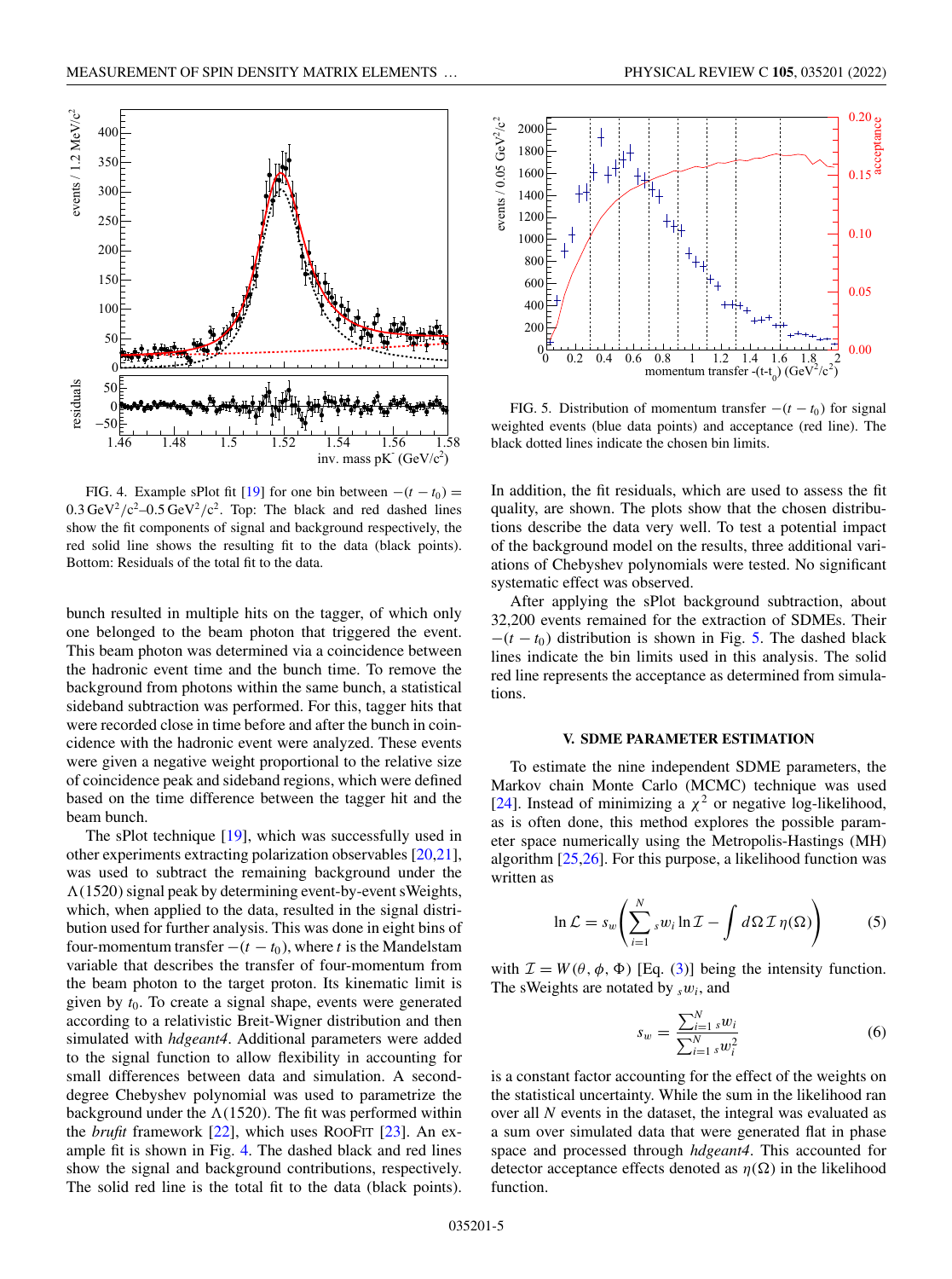<span id="page-7-0"></span>

FIG. 6. Projections of data (black points) and simulations containing acceptance effects which were weighted with fit results (red lines) for  $-(t - t_0) = 0.3 \text{ GeV}^2/\text{c}^2 - 0.5 \text{ GeV}^2/\text{c}^2$ . Note, as the red curves are based on simulated data, they are not expected to be perfectly smooth.

For this analysis, the MH implementation of ROOSTATS [\[27\]](#page-11-0) was used. As prior, a uniform distribution of SDME values with range  $[-1, 1]$  was assumed, reflecting the fact that SDMEs are confined to this region. New steps in the Markov chain were proposed by a *sequential proposal* function which randomly changed one of the nine SDME parameters at a time and proposed its next value based on a Gaussian distribution centered around the current value with a width tuned to achieve an acceptance rate of about 10– 20%. Final parameters are reported as the means of the posterior distributions, with uncertainties given by the widths.

In order to visually assess the quality of the extracted SDME parameters, simulations that were produced flat in phase space and processed through *hdgeant4* to incorporate detector inefficiencies were reweighted with the resulting intensity function. A comparison of this weighted simulation to data, for one example bin and the two variables  $\theta_{GJ}$  and  $\phi_{GJ}$ , is shown in Fig. 6.

#### **A. Validation**

Extensive studies on simulated data have been performed to validate that the presented approach to extract the SDME parameters gave on average the correct results and uncertainties for the estimated parameters. Each study included simulations of 400 statistically independent samples of signal and background with preselected, known SDMEs. The simulations were processed through the complete *hdgeant4* simulation and treated as real data from that point onwards, including the full event selection and sPlot background subtraction. For each sample, the SDMEs were extracted and compared to the parameters chosen for generation. Observed differences were quantified in a systematic uncertainty (see next section). Details on all studies can be found in Ref. [\[28\]](#page-11-0).

#### **B. Systematic uncertainties**

As described earlier, the relative systematic uncertainty on the beam polarization was determined to be  $\pm 3.5\%$ . This only affected the polarized  $\rho^{1,2}$  SDMEs and the uncertainties are fully correlated across the full  $-(t - t_0)$  range. The absolute systematic uncertainty of the extraction method of SDME parameters, obtained from the validation studies showed only very little correlation across the  $-(t - t_0)$  range and was

TABLE I. Summary of systematic uncertainties. The uncertainties for extraction method and simulation model are absolute numbers while the uncertainty on the degree of polarization is a relative scaling uncertainty.

| Source                 | Uncertainty $\rho^0$ | Uncertainty $\rho^{1,2}$ |  |  |
|------------------------|----------------------|--------------------------|--|--|
| Extraction method      | 0.02                 | 0.01                     |  |  |
| Simulation model       | 0.01                 | 0.007                    |  |  |
| Degree of polarization |                      | 3.5%                     |  |  |

 $\pm 0.02$  for unpolarized and  $\pm 0.01$  for polarized SDMEs. In addition to these and the assumed background distribution in the sPlot fit, other aspects of the analysis were tested carefully for systematic effects. Twenty-six different variations in the event selection, including different limits for the *pK*<sup>−</sup> invariant mass range, the kinematic fit confidence level, vertex position, and timing of the particles in the BCAL and TOF were considered. None of them showed significant systematic effects on the results. The full list of tested variations can be found in Ref. [\[28\]](#page-11-0).

In order to explore systematic uncertainties, due to inaccuracies in the simulated model of the angular dependence of the tracking efficiency, we used the results of a study similar to that described in Sec. 15.1 of Ref. [\[16\]](#page-10-0). For each of the three tracks in the event we obtained the ratio of efficiency in data to efficiency in simulation for the particular region in the two-dimensional momentum- $\theta$  plane. For tracks beyond the region of phase space covered in Ref.  $[16]$ , we used their largest measured ratio. We then reweighted the accepted simulated data by the product of these weights for each of the three tracks and repeated the SDME analysis. We observed that the absolute central values of the SDMEs changed by no more than  $\pm 0.01$  for the unpolarized  $\rho^0$  and  $\pm 0.007$  for the polarized  $\rho^{1,2}$ , with little correlation across the  $-(t - t_0)$ range. We therefore used this as our estimate for the systematic uncertainty due to inaccuracies in the simulated model and combine it with the other systematic uncertainties in quadrature.

A summary of the relevant systematic uncertainties is given in Table I. The total systematic uncertainty for each individual bin is given in Table  $II$  together with the results.

#### **VI. RESULTS**

Results are shown in Fig. [7.](#page-8-0) The vertical error bars show the statistical uncertainty, the blue shaded boxes the scaling uncertainty from the polarization, and the black box the remaining systematic uncertainties combined in quadrature. The horizontal error bars show the root mean square (rms) widths within the  $-(t - t_0)$  bins. Also shown in the figure are predictions made by Yu and Kong (private communication based on Ref. [\[14\]](#page-10-0)) for seven of the nine extracted SDMEs. The blue solid lines show the predictions based on data from CLAS  $[9]$  and LEPS  $[6,7]$ , and the red dashed lines show predictions based on data from LAMP2 [\[5\]](#page-10-0) and SLAC [\[4\]](#page-10-0). These predictions are based on previous data at much lower or higher photon beam energies, and until now there have been no data for polarized SDMEs. It is clear that these new GlueX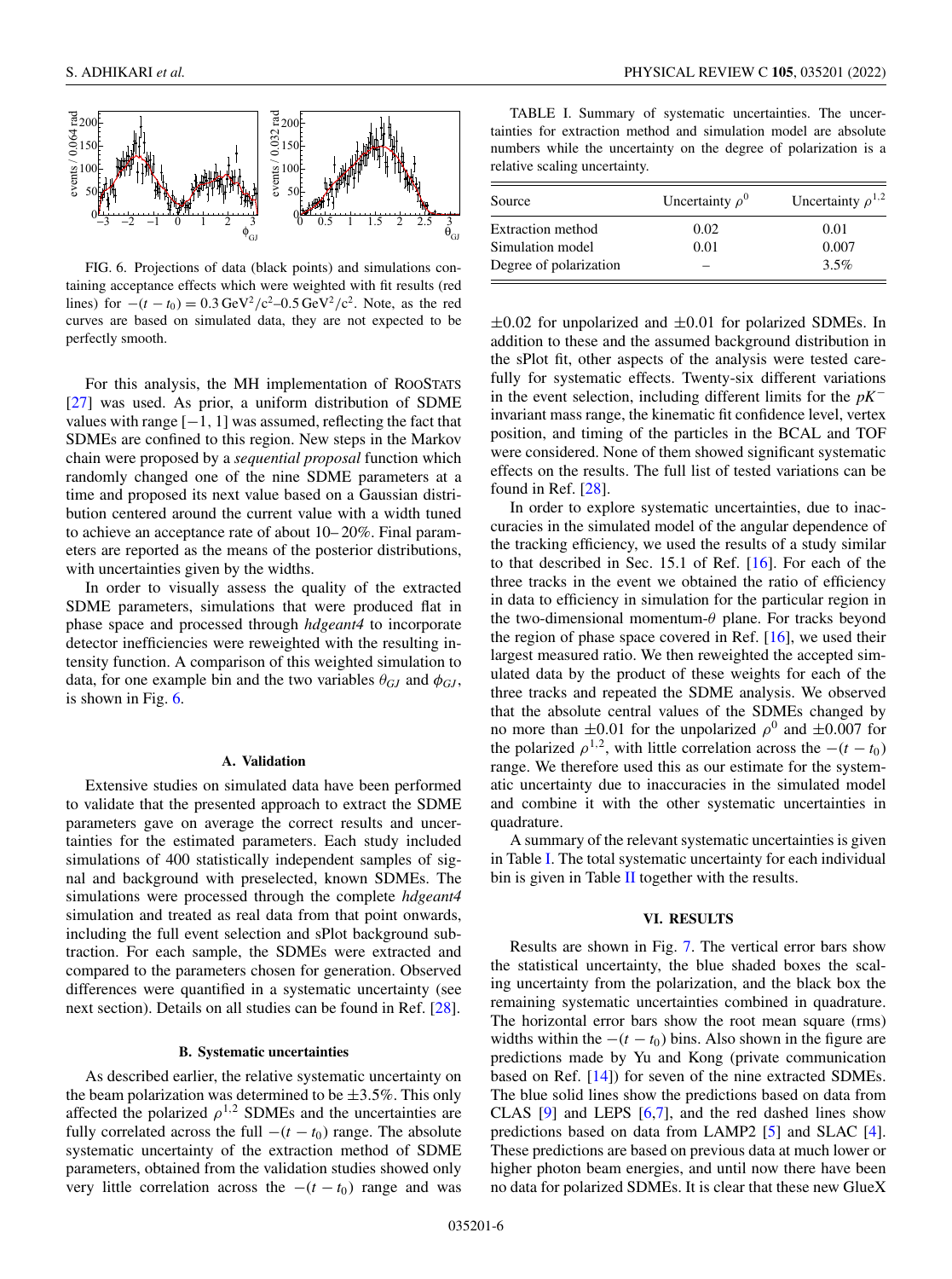<span id="page-8-0"></span>

FIG. 7. Spin density matrix elements and predictions by Yu and Kong (based on Ref. [\[14\]](#page-10-0)), using parameters based on data from CLAS [\[9\]](#page-10-0) and LEPS [\[6,7\]](#page-10-0) (blue solid) and using parameters based on data from LAMP2 [\[5\]](#page-10-0) and SLAC [\[4\]](#page-10-0) (red dashed). The vertical error bars show the statistical uncertainty, the blue shaded boxes the scaling uncertainty from the polarization, and the black boxes the the remaining systematic uncertainties combined in quadrature. The horizontal error bars show the rms widths within the  $-(t - t_0)$  bins.

data will place stringent new constraints on the model. To interpret the extracted SDMEs in terms of the contributing exchange mechanism, the combinations from Eqs.  $(4a)$ – $(4h)$ were formed and are shown in Fig. [8.](#page-9-0) Over most of the −(*t* −  $t<sub>0</sub>$ ) range, the results indicate natural exchanges are dominant. Only in the lowest bin, there seems to be a small contribution from unnatural exchanges. Although the observed dominance of natural exchange does not allow us to specify a particular exchange particle, we note that Yu and Kong predicted a dominant natural exchange at high energies, via a  $K_2^*$ . This can be seen by looking at the same combinations for their predictions. The unnatural contributions are 0 over most of the  $-(t - t_0)$  range. While their model does not agree well with the present SDME measurements, the expectation of a large natural contribution to the exchange is supported by the data.

#### **VII. CONCLUSION**

Nine independent spin density matrix elements for the reaction  $\gamma p \rightarrow K^+ \Lambda(1520) \rightarrow K^+ K^- p$  have been measured for photon beam energies between 8.2 GeV to 8.8 GeV. For the  $\Lambda(1520)$  this represents the first measurement of polarized SDMEs and the first measurement of unpolarized SDMEs at these energies. Our measurements allow conclusions about the production mechanisms by studying combinations of SDMEs that represent purely natural or unnatural exchanges in a *t*channel exchange. It was found that the photoproduction of  $\Lambda(1520)$  at these energies is dominated by natural exchange amplitudes over most of the  $-(t - t_0)$  range, in qualitative agreement with the only available model prediction. However, the quantitative agreement with the model was poor. The presented results will hopefully motivate more work on the photoproduction of  $\Lambda(1520)$  which should lead to better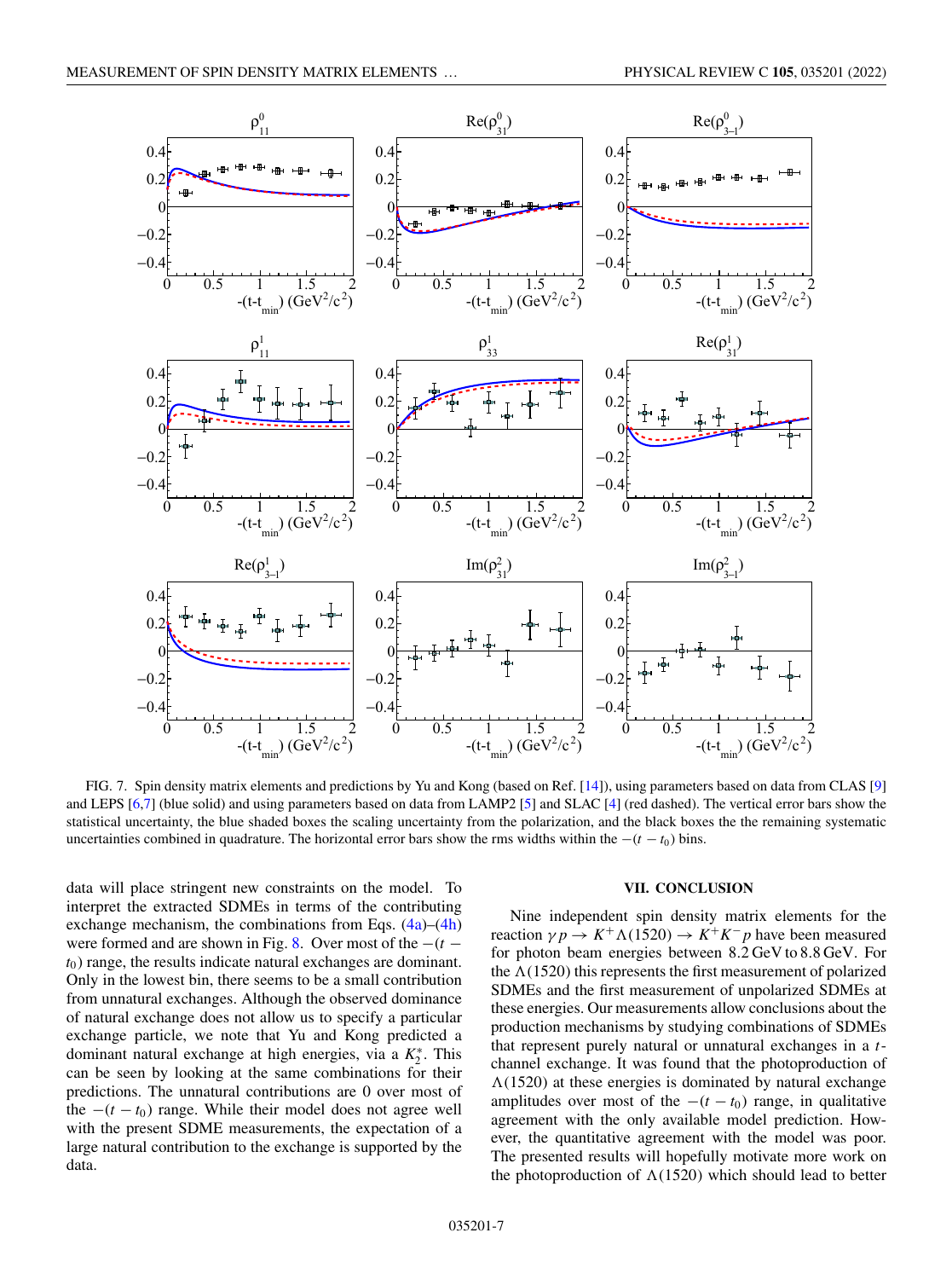<span id="page-9-0"></span>

FIG. 8. Combinations of SDMEs corresponding to natural (left column) and unnatural (right column) exchanges in the photoproduction of  $\Lambda(1520)$ . Also shown are the corresponding combinations of predictions by Yu and Kong (based on Ref. [\[14\]](#page-10-0)), using parameters based on data from CLAS [\[9\]](#page-10-0) and LEPS [\[6,7\]](#page-10-0) (blue solid) and using parameters based on data from LAMP2 [\[5\]](#page-10-0) and SLAC [\[4\]](#page-10-0) (red dashed). The vertical error bars show the statistical uncertainty, the blue shaded boxes the scaling uncertainty from the polarization, and the black boxes the the remaining systematic uncertainties combined in quadrature. The horizontal error bars show the rms widths within the  $-(t - t_0)$  bins.

agreement between data and models in the future. To further the understanding of this reaction, precise measurements of differential cross sections are desirable. GlueX is ideally placed to perform these over a wide range of energies.

#### **ACKNOWLEDGMENTS**

We would like to acknowledge the outstanding efforts of the staff of the Accelerator and the Physics Divisions at Jefferson Laboratory that made the experiment possible. We also would like to thank B.-G. Yu for helpful discussions and sharing his calculations with us. This work was supported in part by the U.S. Department of Energy, the U.S. National Science Foundation, the German Research Foundation, Forschungszentrum Jülich GmbH, GSI Helmholtzzentrum für Schwerionenforschung GmbH, the Natural Sciences and Engineering Research Council of Canada, the Russian Foundation for Basic Research, the UK Science and Technology Facilities Council, the Chilean Comisión Nacional de Investi-

gación Científica y Tecnológica, the National Natural Science Foundation of China and the China Scholarship Council. V.M. is a Serra Húnter fellow and acknowledges support from the Community of Madrid through the Programa de atraccin de talento investigador 2018-T1/TIC-10313 and from the Spanish national Grant No. PID2019-106080GB-C21. This material is based upon work supported by the U.S. Department of Energy, Office of Science, Office of Nuclear Physics under Contract No. DE-AC05-06OR23177.

#### **APPENDIX A: DERIVATION OF NATURAL AND UNNATURAL AMPLITUDES**

We provide a brief derivation of Eqs.  $(4a)$ – $(4h)$ , which are used to interpret the SDMEs in terms of the naturality  $\eta =$  $P(-1)$ <sup>*J*</sup> of the exchanged particle.

Following Schilling [\[1\]](#page-10-0), we denote the production amplitude as  $T_{\lambda_{\gamma}\lambda_{p}\lambda_{\Lambda}}$  with helicities  $\lambda_{\gamma} = \pm 1$ ,  $\lambda_{p} = \pm 1/2$ , and  $\lambda_{\Lambda} =$  $\pm 1/2$ ,  $\pm 3/2$ . Taking parity  $T_{-\lambda_y - \lambda_p - \lambda_\Lambda} = (-1)^{\lambda_p - \lambda_\Lambda} T_{\lambda_y \lambda_p \lambda_\Lambda}$  into account, this leaves us with eight independent amplitudes. We can split each amplitude into a positive  $(N, \epsilon = +1)$  and a negative  $(U, \epsilon = -1)$  component and write

$$
T = T^{(+)} + T^{(-)}
$$
 (A1)

with the amplitudes given in reflectivity basis by

$$
T_{\lambda_p \lambda_\Lambda}^{(\epsilon)} = \frac{1}{2} \big( T_{1\lambda_p \lambda_\Lambda} + \epsilon T_{-1\lambda_p \lambda_\Lambda} \big). \tag{A2}
$$

We can use these amplitudes to express the SDMEs as

$$
\rho_{\lambda_{\Lambda}\lambda'_{\Lambda}}^{0} = \frac{1}{\mathcal{N}} \sum_{\lambda_{p}} T_{\lambda_{p}\lambda_{\Lambda}}^{(+)} T_{\lambda_{p}\lambda'_{\Lambda}}^{(+)*} + T_{\lambda_{p}\lambda_{\Lambda}}^{(-)} T_{\lambda_{p}\lambda'_{\Lambda}}^{(-)*}, \tag{A3}
$$

$$
\rho_{\lambda_{\Lambda}\lambda'_{\Lambda}}^1 = \frac{1}{\mathcal{N}} \sum_{\lambda_p} T_{\lambda_p \lambda_{\Lambda}}^{(+)} T_{\lambda_p \lambda'_{\Lambda}}^{(+)*} - T_{\lambda_p \lambda_{\Lambda}}^{(-)} T_{\lambda_p \lambda'_{\Lambda}}^{(-)*}, \tag{A4}
$$

$$
\rho_{\lambda_{\Lambda}\lambda'_{\Lambda}}^2 = \frac{i}{\mathcal{N}} \sum_{\lambda_p}^{\lambda_p} T_{\lambda_p\lambda_{\Lambda}}^{(+)} T_{\lambda_p\lambda'_{\Lambda}}^{(-)*} - T_{\lambda_p\lambda_{\Lambda}}^{(-)} T_{\lambda_p\lambda'_{\Lambda}}^{(+)*}, \tag{A5}
$$

and write the following combinations:

$$
\rho_{\lambda_{\Lambda}\lambda'_{\Lambda}}^0 + \rho_{\lambda_{\Lambda}\lambda'_{\Lambda}}^1 = \frac{2}{\mathcal{N}} \sum_{\lambda_p} T_{\lambda_p\lambda_{\Lambda}}^{(+)} T_{\lambda_p\lambda'_{\Lambda}}^{(+)*}, \tag{A6}
$$

$$
\rho_{\lambda_{\Lambda}\lambda'_{\Lambda}}^0 - \rho_{\lambda_{\Lambda}\lambda'_{\Lambda}}^1 = \frac{2}{\mathcal{N}} \sum_{\lambda_p} T_{\lambda_p\lambda_{\Lambda}}^{(-)} T_{\lambda_p\lambda'_{\Lambda}}^{(-)*}.
$$
 (A7)

These combinations separate the amplitudes with positive and negative reflectivity. We can further write the amplitudes as  $N_{\sigma}$  (natural) and  $U_{\sigma}$  (unnatural) with  $\sigma = \lambda_p - \lambda_{\Lambda}$  ${-1, 0, 1, 2}$  and write the reflectivity amplitudes in terms of the exchange naturality

$$
N_{-1} = T_{\frac{1}{2}\frac{3}{2}}^{(+)}, \quad N_0 = T_{\frac{1}{2}\frac{1}{2}}^{(+)}, \quad N_1 = T_{\frac{1}{2}-\frac{1}{2}}^{(+)}, \quad N_2 = T_{\frac{1}{2}-\frac{3}{2}}^{(+)},
$$
\n(A8)

$$
U_{-1} = T_{\frac{1}{2}\frac{3}{2}}^{(-)}, \quad U_0 = T_{\frac{1}{2}\frac{1}{2}}^{(-)}, \quad U_1 = T_{\frac{1}{2}-\frac{1}{2}}^{(-)}, \quad U_2 = T_{\frac{1}{2}-\frac{3}{2}}^{(-)}.
$$
\n(A9)

Using Eqs.  $(A8)$  and  $(A9)$ , with Eqs.  $(A6)$  and  $(A7)$ , leads directly to Eqs.  $(4a)$ – $(4h)$  with normalization given by Eq.  $(4i)$ .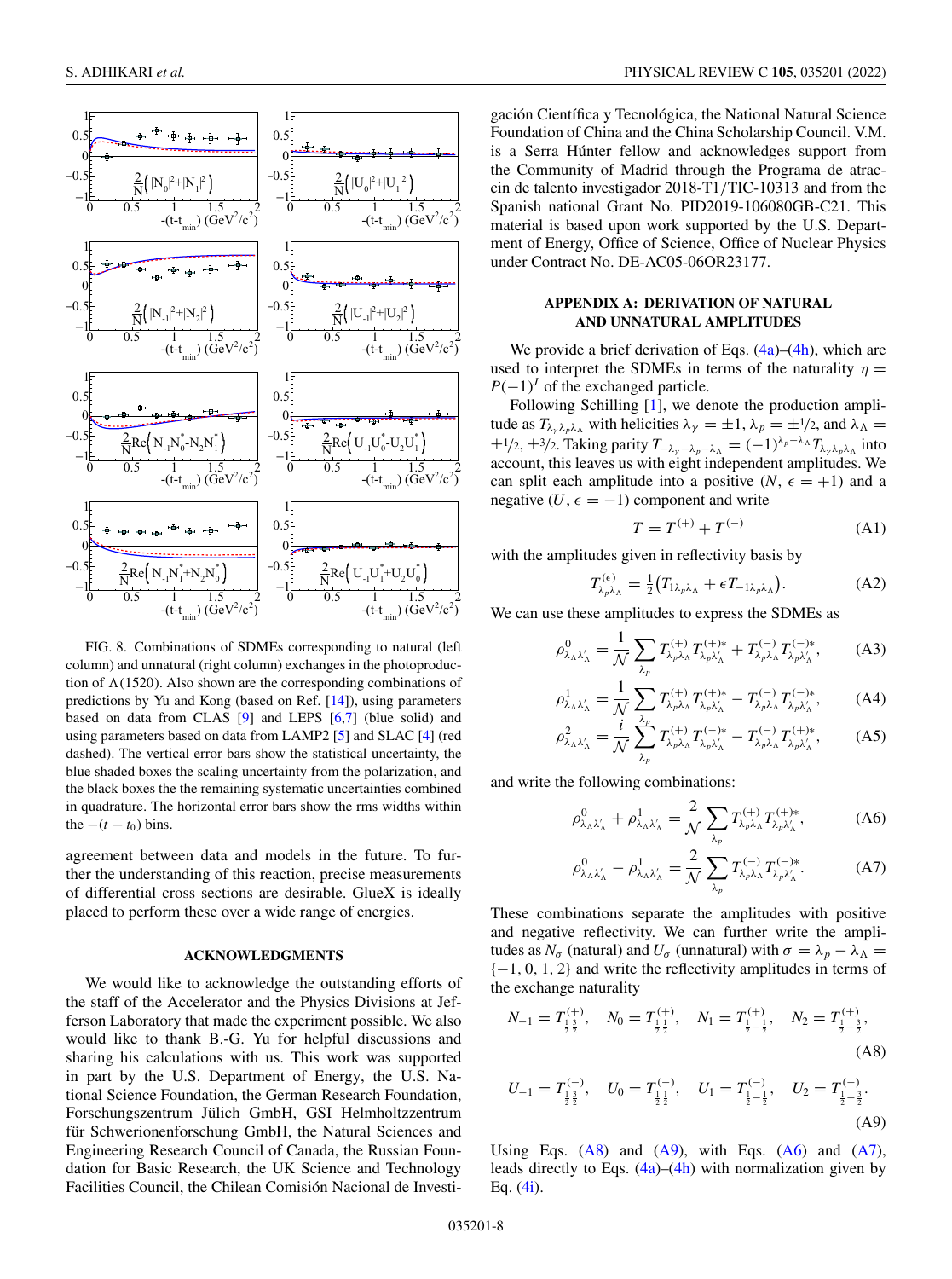| $-(t - t_0)$<br>in GeV <sup>2</sup> / $c^2$ | $\rho_{11}^0$                      | $\rho_{31}^0$      | $\rho_{3-1}^0$                                                 | $\rho_{11}^1$                                    | $\rho_{33}^1$                                    | $\rho_{31}^1$      | $\rho_{3-1}^1$                                                 | $\rho_{31}^2$                                    | $\rho_{3-1}^2$                                       |
|---------------------------------------------|------------------------------------|--------------------|----------------------------------------------------------------|--------------------------------------------------|--------------------------------------------------|--------------------|----------------------------------------------------------------|--------------------------------------------------|------------------------------------------------------|
| $0.197 \pm 0.069$                           | $0.102 \pm 0.025$                  | $-0.125 \pm 0.016$ | $0.154 \pm 0.018$                                              | $-0.123 \pm 0.087$                               | $0.152 \pm 0.078$                                | $0.115 \pm 0.061$  | $0.251 \pm 0.074$                                              | $-0.049 \pm 0.085$                               | $-0.158 \pm 0.076$                                   |
|                                             | $\pm 0.022$                        | $\pm 0.022$        | $\pm 0.022$                                                    | $\pm 0.013$                                      | $\pm 0.013$                                      | $\pm 0.013$        | ± 0.015                                                        | $\pm 0.012$                                      | $\pm 0.013$                                          |
| $0.400 \pm 0.056$                           | $0.238 \pm 0.016$                  | $-0.036 \pm 0.015$ | $0.144 \pm 0.013$                                              | $0.059 \pm 0.081$                                | $0.273 \pm 0.061$                                | $0.078 \pm 0.059$  | $0.217 \pm 0.054$                                              | $-0.015 \pm 0.060$                               | $-0.096 \pm 0.049$                                   |
|                                             | ± 0.022                            | $\pm 0.022$        | $\pm 0.022$                                                    | $\pm 0.012$                                      | $\pm 0.016$                                      | $\pm 0.013$        | $\pm 0.014$                                                    | $\pm 0.012$                                      | $\pm 0.013$                                          |
| $0.597 \pm 0.057$                           | $0.272 \pm 0.015$                  | $-0.007 \pm 0.013$ | $0.170 \pm 0.012$                                              | $0.214 \pm 0.074$                                | $0.189 \pm 0.058$                                | $0.218 \pm 0.051$  | $0.183 \pm 0.047$                                              | $0.019 \pm 0.060$                                | $0.001 \pm 0.048$                                    |
|                                             | $\pm 0.022$                        | $\pm 0.022$        | $\pm 0.022$                                                    | ± 0.014                                          | $\pm 0.014$                                      | $\pm 0.014$        | $\pm 0.014$                                                    | $\pm 0.012$                                      | ± 0.012                                              |
| $0.793 \pm 0.057$                           | $0.290 \pm 0.016$                  | $-0.025 \pm 0.013$ | $0.180 \pm 0.012$                                              | $0.345 \pm 0.079$                                | $0.008 \pm 0.062$                                | $0.045 \pm 0.056$  | $0.141 \pm 0.050$                                              | $0.084 \pm 0.063$                                | $0.011 \pm 0.051$                                    |
|                                             | $\pm 0.022$                        | $\pm 0.022$        | $\pm 0.022$                                                    | ± 0.017                                          | $\pm 0.012$                                      | $\pm 0.012$        | $\pm 0.013$                                                    | $\pm 0.013$                                      | ± 0.012                                              |
| $0.992 \pm 0.058$                           | $0.288 \pm 0.019$                  | $-0.044 \pm 0.017$ | $0.213 \pm 0.014$                                              | $0.217 \pm 0.098$                                | $0.193 \pm 0.075$                                | $0.088 \pm 0.065$  | $0.254 \pm 0.058$                                              | $0.040 \pm 0.078$                                | $-0.106 \pm 0.064$                                   |
|                                             | ± 0.022                            | $\pm 0.022$        | ± 0.022                                                        | $\pm 0.014$                                      | $\pm 0.014$                                      | $\pm 0.013$        | ± 0.015                                                        | $\pm 0.012$                                      | ± 0.013                                              |
| $1.189 \pm 0.058$                           | $0.259 \pm 0.024$                  | $0.021 \pm 0.021$  | $0.214 \pm 0.018$                                              | $0.185 \pm 0.115$                                | $0.094 \pm 0.096$                                | $-0.042 \pm 0.083$ | $0.150 \pm 0.080$                                              | $-0.088 \pm 0.094$                               | $0.095 \pm 0.084$                                    |
|                                             | ± 0.022                            | $\pm 0.022$        | $\pm 0.022$                                                    | ± 0.014                                          | $\pm 0.013$                                      | $\pm 0.012$        | $\pm 0.013$                                                    | $\pm 0.013$                                      | ± 0.013                                              |
| $1.435 \pm 0.086$                           | $0.264 \pm 0.025$                  | $0.008 \pm 0.024$  | $0.206 \pm 0.019$                                              | $0.178 \pm 0.114$                                | $0.176 \pm 0.098$                                | $0.115 \pm 0.087$  | $0.183 \pm 0.077$                                              | $0.191 \pm 0.106$                                | $-0.120 \pm 0.085$                                   |
|                                             | ± 0.022                            | ± 0.022            | ± 0.022                                                        | $\pm 0.014$                                      | $\pm 0.014$                                      | $\pm 0.013$        | $\pm 0.014$                                                    | $\pm 0.014$                                      | ± 0.013                                              |
| $1.761 \pm 0.111$                           | $0.244 \pm 0.030$                  | $0.010 \pm 0.024$  | $0.250 \pm 0.021$                                              | $0.190 \pm 0.127$                                | $0.262 \pm 0.110$                                | $-0.046 \pm 0.091$ | $0.263 \pm 0.086$                                              | $0.157 \pm 0.122$                                | $-0.182 \pm 0.108$                                   |
|                                             | ± 0.022                            | $\pm 0.022$        | $\pm 0.022$                                                    | $\pm 0.014$                                      | $\pm 0.015$                                      | $\pm 0.012$        | $\pm 0.015$                                                    | $\pm 0.013$                                      | $\pm 0.014$                                          |
| $-(t - t_0)$<br>in GeV <sup>2</sup> / $c^2$ | $\sigma_{\rho_{11}^1 \rho_{33}^1}$ |                    | $\frac{2}{N}( N_0 ^2+ N_1 ^2)-\frac{2}{N}( N_{-1} ^2+ N_2 ^2)$ | $\frac{2}{N}$ Re( $N_{-1}N_0^*$<br>$-N_2N_1^*$ ) | $\frac{2}{N}$ Re( $N_{-1}N_1^*$<br>$+N_2N_0^*$ ) |                    | $\frac{2}{N}( U_0 ^2+ U_1 ^2)-\frac{2}{N}( U_{-1} ^2+ U_2 ^2)$ | $\frac{2}{N}$ Re( $U_{-1}U_0^*$<br>$-U_2U_1^*$ ) | $\frac{2}{N}$ Re( $U_{-1}U_{1}^{*}$<br>$+U_2U_0^*$ ) |
| $0.197 \pm 0.069$                           | $-0.00438$                         | $-0.021 \pm 0.081$ | $0.550 \pm 0.087$                                              | $-0.010 \pm 0.060$                               | $0.405 \pm 0.077$                                | $0.225 \pm 0.099$  | $0.246 \pm 0.076$                                              | $-0.240 \pm 0.066$                               | $-0.097 \pm 0.075$                                   |
|                                             |                                    | $\pm 0.035$        | $\pm 0.035$                                                    | ± 0.035                                          | $\pm 0.036$                                      | $\pm 0.035$        | $\pm 0.035$                                                    | $\pm 0.035$                                      | ± 0.036                                              |
| $0.400 \pm 0.056$                           | $-0.00368$                         | $0.296 \pm 0.085$  | $0.536 \pm 0.060$                                              | $0.043 \pm 0.061$                                | $0.360 \pm 0.057$                                | $0.179 \pm 0.080$  | $-0.011 \pm 0.066$                                             | $-0.114 \pm 0.059$                               | $-0.073 \pm 0.053$                                   |
|                                             |                                    | ± 0.035            | $\pm 0.036$                                                    | $\pm 0.035$                                      | $\pm 0.035$                                      | $\pm 0.035$        | $\pm 0.036$                                                    | $\pm 0.035$                                      | ± 0.035                                              |
| $0.597 \pm 0.057$                           | $-0.00321$                         | $0.486 \pm 0.077$  | $0.417 \pm 0.058$                                              | $0.210 \pm 0.057$                                | $0.353 \pm 0.051$                                | $0.058 \pm 0.074$  | $0.039 \pm 0.062$                                              | $-0.225 \pm 0.050$                               | $-0.013 \pm 0.046$                                   |
|                                             |                                    | $\pm 0.035$        | $\pm 0.035$                                                    | ± 0.035                                          | $\pm 0.035$                                      | $\pm 0.035$        | ± 0.035                                                        | $\pm 0.035$                                      | $\pm 0.035$                                          |
| $0.793 \pm 0.057$                           | $-0.00363$                         | $0.635 \pm 0.084$  | $0.218 \pm 0.061$                                              | $0.019 \pm 0.059$                                | $0.321 \pm 0.053$                                | $-0.055 \pm 0.077$ | $0.202 \pm 0.068$                                              | $-0.070 \pm 0.057$                               | $0.039 \pm 0.050$                                    |
|                                             |                                    | $\pm 0.037$        | $\pm 0.034$                                                    | $\pm 0.035$                                      | ± 0.035                                          | $\pm 0.037$        | ± 0.034                                                        | ± 0.035                                          | ± 0.035                                              |
| $0.992 \pm 0.058$                           | $-0.00544$                         | $0.505 \pm 0.102$  | $0.406 \pm 0.075$                                              | $0.044 \pm 0.070$                                | $0.467 \pm 0.062$                                | $0.070 \pm 0.097$  | $0.019 \pm 0.080$                                              | $-0.133 \pm 0.065$                               | $-0.041 \pm 0.057$                                   |
|                                             |                                    | $\pm 0.035$        | $\pm 0.035$                                                    | $\pm 0.035$                                      | $\pm 0.036$                                      | $\pm 0.035$        | $\pm 0.035$                                                    | ± 0.035                                          | ± 0.036                                              |
| $1.189 \pm 0.058$                           |                                    | $0.444 \pm 0.120$  | $0.334 \pm 0.096$                                              | $-0.021 \pm 0.089$                               | $0.364 \pm 0.084$                                | $0.074 \pm 0.115$  | $0.147 \pm 0.102$                                              | $0.062 \pm 0.083$                                | $0.063 \pm 0.080$                                    |
|                                             | $-0.00772$                         | $\pm 0.035$        | $\pm 0.035$                                                    | $\pm 0.035$                                      | $\pm 0.035$                                      | ± 0.035            | ± 0.035                                                        | ± 0.035                                          | $\pm 0.035$                                          |
| $1.435 \pm 0.086$                           | $-0.00794$                         | $0.441 \pm 0.123$  | $0.412 \pm 0.095$                                              | $0.124 \pm 0.092$                                | $0.389 \pm 0.082$                                | $0.086 \pm 0.111$  | $0.060 \pm 0.107$                                              | $-0.107 \pm 0.089$                               | $0.022 \pm 0.077$                                    |
|                                             |                                    | $\pm 0.035$        | $\pm 0.035$                                                    | $\pm 0.035$                                      | $\pm 0.035$                                      | $\pm 0.035$        | $\pm 0.035$                                                    | $\pm 0.035$                                      | $\pm 0.035$                                          |
|                                             |                                    | $0.434 \pm 0.136$  | $0.518 \pm 0.106$                                              | $-0.036 \pm 0.100$                               | $0.513 \pm 0.095$                                | $0.054 \pm 0.124$  | $-0.006 \pm 0.121$                                             | $0.056 \pm 0.087$                                | $-0.013 \pm 0.082$                                   |
| $1.761 \pm 0.111$                           | $-0.00941$                         | ± 0.035            | $\pm 0.036$                                                    | $\pm 0.035$                                      | ± 0.036                                          | $\pm 0.035$        | $\pm 0.036$                                                    | $\pm 0.035$                                      | $\pm 0.036$                                          |
|                                             |                                    |                    |                                                                |                                                  |                                                  |                    |                                                                |                                                  |                                                      |

<span id="page-10-0"></span>TABLE II. Numerical results for all presented SDMEs, natural and unnatural combinations, and covariances between  $\rho_{11}^1$  and  $\rho_{33}^1$ . The first uncertainty is statistical, the second systematic.

#### **APPENDIX B: NUMERICAL RESULTS**

All numerical results for the SDMEs and their statistical and systematic uncertainties, together with the natural and unnatural combinations are listed in Table  $II$ . In general, the correlations in the statistical uncertainties are small, except for

 $\rho_{11}^1$  and  $\rho_{33}^1$ , whose covariances need to be taken into account when using the data further, and are listed as well.

Subsets of the Markov chains used for the parameter estimation are available as Supplemental Material [\[29\]](#page-11-0).

- [1] [K. Schilling, P. Seyboth, and G. Wolf,](https://doi.org/10.1016/0550-3213(70)90070-2) Nucl. Phys. B **15**, 397 (1970).
- [2] P. A. Zyla *et al.* (Particle Data Group), [Prog. Theor. Exp. Phys.](https://doi.org/10.1093/ptep/ptaa104) **2020**, 083C01 (2020).
- [3] [M. Ferro-Luzzi, R. D. Tripp, and M. B. Watson,](https://doi.org/10.1103/PhysRevLett.8.28) *Phys. Rev. Lett.* **8**, 28 (1962).
- [4] A. M. Boyarski *et al.*, [Phys. Lett. B](https://doi.org/10.1016/0370-2693(71)90677-0) **34**, 547 (1971).
- [5] D. P. Barber *et al.*, Z. Phys. C **7**[, 17 \(1980\).](https://doi.org/10.1007/BF01577315)
- [6] N. Muramatsu *et al.*, Phys. Rev. Lett. **103**[, 012001 \(2009\).](https://doi.org/10.1103/PhysRevLett.103.012001)
- [7] H. Kohri *et al.*, Phys. Rev. Lett. **104**[, 172001 \(2010\).](https://doi.org/10.1103/PhysRevLett.104.172001)
- [8] F. W. Wieland *et al.*, [Eur. Phys. J. A](https://doi.org/10.1140/epja/i2011-11047-x) **47**, 47 (2011).
- [9] K. Moriya *et al.*, Phys. Rev. C **88**[, 045201 \(2013\).](https://doi.org/10.1103/PhysRevC.88.045201)
- [10] U. Shrestha *et al.*, Phys. Rev. C **103**[, 025206 \(2021\).](https://doi.org/10.1103/PhysRevC.103.025206)
- [11] [S.-I. Nam, A. Hosaka, and H.-C. Kim,](https://doi.org/10.1103/PhysRevD.71.114012) Phys. Rev. D **71**, 114012 (2005).
- [12] S.-I. Nam and C.-W. Kao, Phys. Rev. C **81**[, 055206 \(2010\).](https://doi.org/10.1103/PhysRevC.81.055206)
- [13] J. He, [Nucl. Phys. A](https://doi.org/10.1016/j.nuclphysa.2014.03.008) **927**, 24 (2014).
- [14] B. G. Yu and K. J. Kong, Phys. Rev. C **96**[, 025208 \(2017\).](https://doi.org/10.1103/PhysRevC.96.025208)
- [15] K. Gottfried and J. D. Jackson, [Nuovo Cimento](https://doi.org/10.1007/BF02750195) **33**, 309 (1964).
- [16] S. Adhikari *et al.*, [Nucl. Instrum. Methods Phys. Res. A](https://doi.org/10.1016/j.nima.2020.164807) **987**, 164807 (2021).
- [17] M. Dugger *et al.*, [Nucl. Instrum. Methods Phys. Res. A](https://doi.org/10.1016/j.nima.2017.05.026) **867**, 115 (2017).
- [18] S. Agostinelli *et al.*, [Nucl. Instrum. Methods Phys. Res. A](https://doi.org/10.1016/S0168-9002(03)01368-8) **506**, 250 (2003).
- [19] [M. Pivk and F. R. Le Diberder,](https://doi.org/10.1016/j.nima.2005.08.106) Nucl. Instrum. Methods Phys. Res. A **555**, 356 (2005).
- [20] S. Gardner *et al.*, [Eur. Phys. J. A](https://doi.org/10.1140/epja/i2016-16333-5) **52**, 333 (2016).
- [21] C. Mullen *et al.*, [Eur. Phys. J. A](https://doi.org/10.1140/epja/s10050-021-00521-9) **57**, 205 (2021).
- [22] D. I. Glazier, brufit, [https://github.com/dglazier/brufit.](https://github.com/dglazier/brufit)
- [23] W. Verkerke and D. P. Kirkby, eConf **C0303241**, MOLT007 (2003).